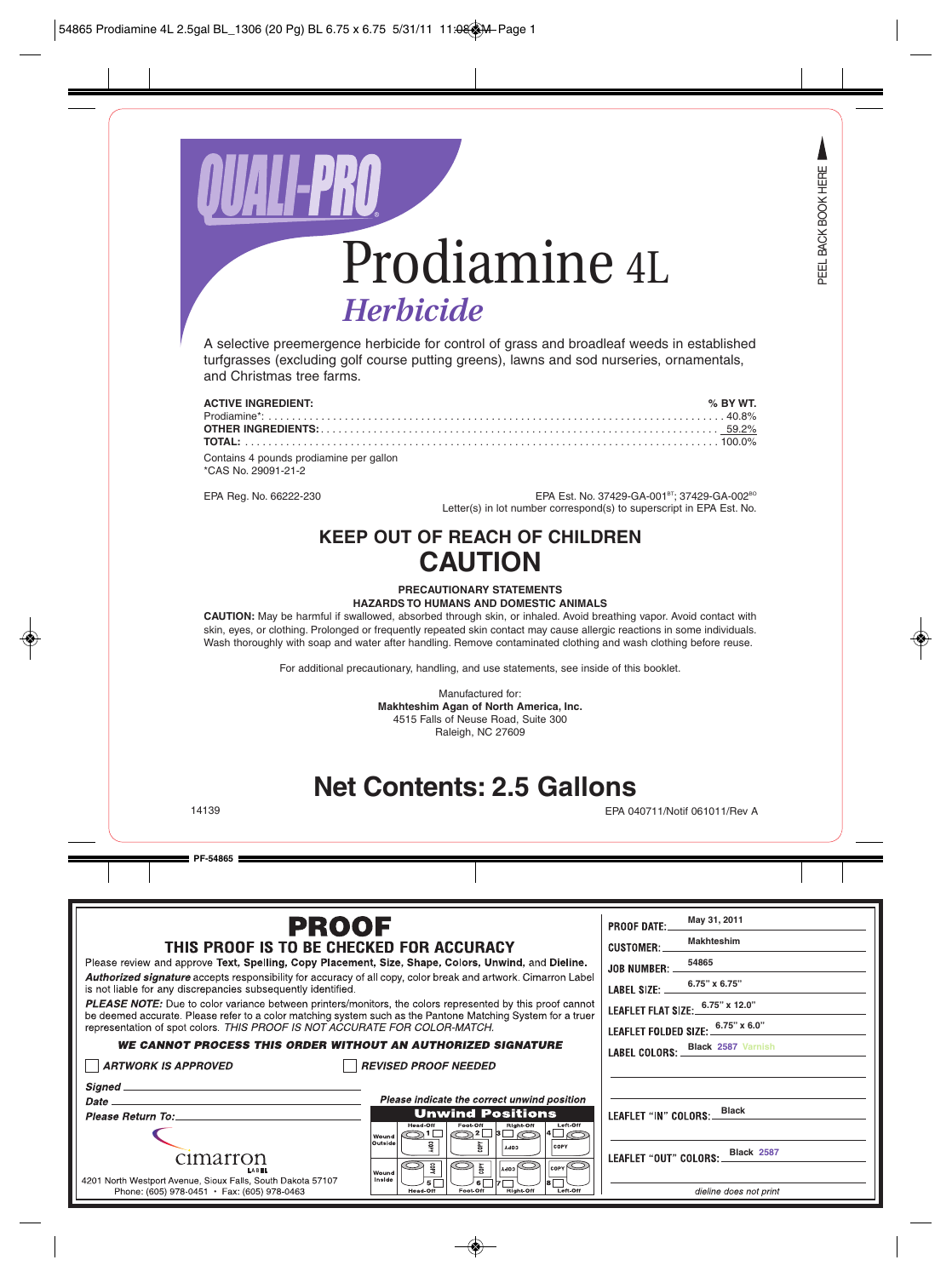

# Prodiamine 4L *Herbicide*

A selective preemergence herbicide for control of grass and broadleaf weeds in established turfgrasses (excluding golf course putting greens), lawns and sod nurseries, ornamentals, and Christmas tree farms.

| <b>ACTIVE INGREDIENT:</b>               | $\%$ BY WT. |
|-----------------------------------------|-------------|
|                                         |             |
|                                         |             |
|                                         |             |
| Contains 4 pounds prodiamine per gallon |             |
| *CAS No. 29091-21-2                     |             |

EPA Reg. No. 66222-230 EPA Est. No. 37429-GA-001<sup>BT</sup>; 37429-GA-002<sup>BO</sup> Letter(s) in lot number correspond(s) to superscript in EPA Est. No.

## **KEEP OUT OF REACH OF CHILDREN CAUTION**

### **PRECAUTIONARY STATEMENTS HAZARDS TO HUMANS AND DOMESTIC ANIMALS**

**CAUTION:** May be harmful if swallowed, absorbed through skin, or inhaled. Avoid breathing vapor. Avoid contact with skin, eyes, or clothing. Prolonged or frequently repeated skin contact may cause allergic reactions in some individuals. Wash thoroughly with soap and water after handling. Remove contaminated clothing and wash clothing before reuse.

For additional precautionary, handling, and use statements, see inside of this booklet.

Manufactured for: **Makhteshim Agan of North America, Inc.** 4515 Falls of Neuse Road, Suite 300 Raleigh, NC 27609

## **Net Contents: 2.5 Gallons**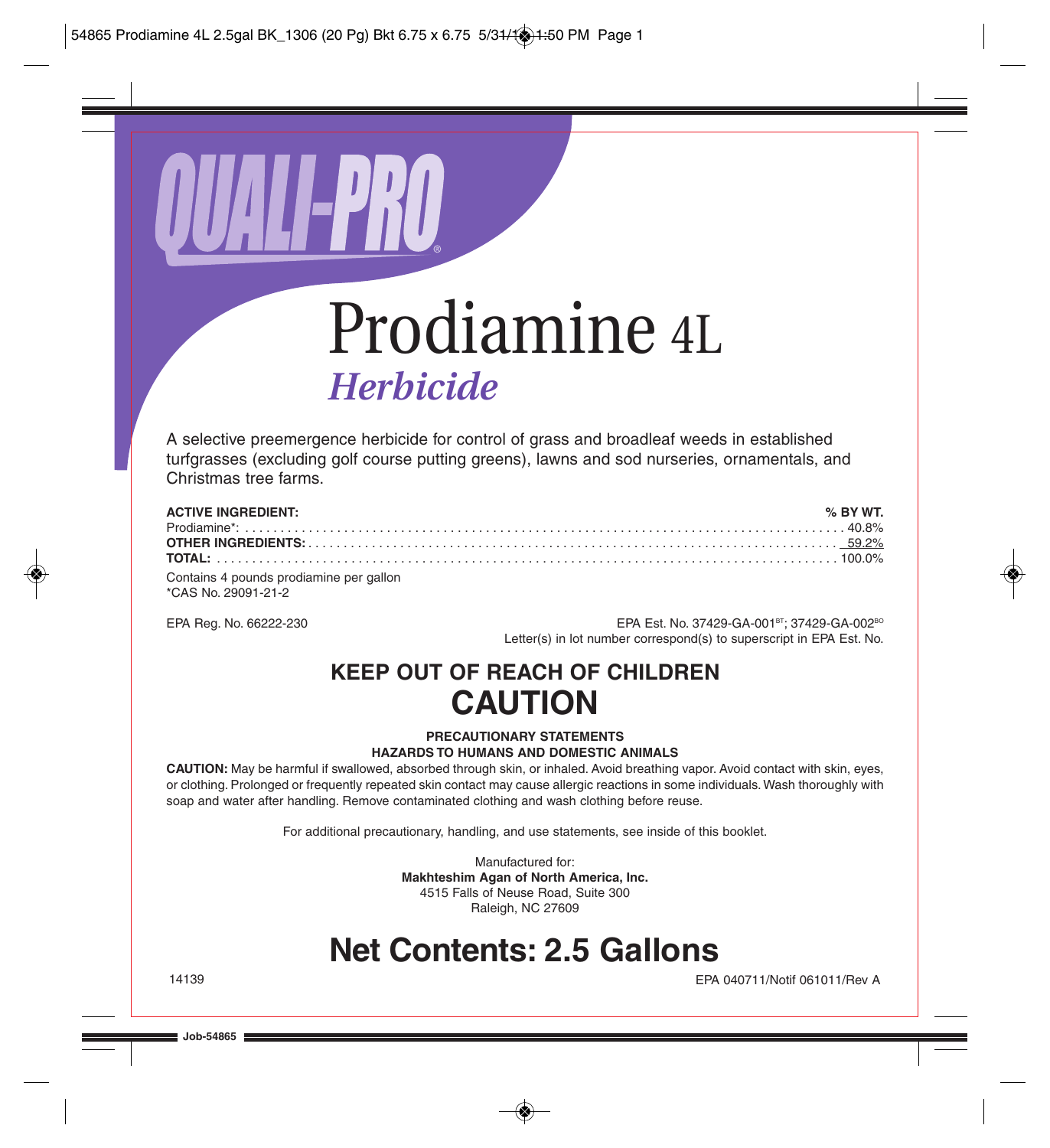|                                                                                                                                                                                                                           | <b>FIRST AID</b>                                                                                                                                                                                                                                                                                                         |  |
|---------------------------------------------------------------------------------------------------------------------------------------------------------------------------------------------------------------------------|--------------------------------------------------------------------------------------------------------------------------------------------------------------------------------------------------------------------------------------------------------------------------------------------------------------------------|--|
| IF SWALLOWED:                                                                                                                                                                                                             | · Call a poison control center or doctor immedi-<br>ately for treatment advice.<br>. Have person sip a glass of water if able to swal-<br>low.<br>. Do not induce vomiting unless told to do so by a<br>poison control center or doctor.<br>. Do not give anything by mouth to an uncon-<br>scious or convulsing person. |  |
| IF IN EYES:                                                                                                                                                                                                               | • Hold eye open and rinse slowly and gently with<br>water for 15 to 20 minutes.<br>• Remove contact lenses, if present, after the first<br>5 minutes; then continue rinsing eye.<br>. Call a poison control center or doctor for treat-<br>ment advice.                                                                  |  |
| <b>IF INHALED:</b>                                                                                                                                                                                                        | • Move person to fresh air.<br>. If person is not breathing, call 911 or an ambu-<br>lance; then give artificial respiration, preferably<br>mouth-to-mouth if possible.<br>• Call a poison control center or doctor for further<br>treatment advice.                                                                     |  |
| <b>IF ON SKIN OR</b><br><b>CLOTHING:</b>                                                                                                                                                                                  | · Take off contaminated clothing.<br>. Rinse skin immediately with plenty of water for<br>15 to 20 minutes.<br>• Call a poison control center or doctor for treat-<br>ment advice.                                                                                                                                       |  |
| Have the product container or label with you when calling a poison<br>control center or doctor or going for treatment.<br>You may also contact Prosar at 1-877-250-9291 for emergency med-<br>ical treatment information. |                                                                                                                                                                                                                                                                                                                          |  |

### **PERSONAL PROTECTIVE EQUIPMENT (PPE)**

### **WPS USES**

**Applicators, mixers, loaders, and other handlers who handle this pesticide for any use covered by the Worker Protection Standard (40 CFR Part 170) - agricultural plant uses are covered - must wear:** 

- Long-sleeved shirt and long pants
- Shoes plus socks

Follow manufacturer's instructions for cleaning/maintaining PPE. If no such instructions for washables, use detergent and hot water. Keep and wash PPE separately from other laundry.

#### **ENGINEERING CONTROLS STATEMENTS**

When handlers use closed systems or enclosed cabs in a manner that meets the requirements listed in the Worker Protection Standard (WPS) for agricultural pesticides [40 CFR 170.240 (d)(4-6)], the handler PPE requirements may be reduced or modified as specified in the WPS.

**IMPORTANT:** When reduced PPE is worn because a closed system is being used, handlers must be provided with all of the PPE specified above for applicators and other handlers, and have such PPE immediately available for use in an emergency, such as a spill or equipment breakdown.

#### **USER SAFETY RECOMMENDATIONS**

#### **Users should:**

- Wash hands before eating, drinking, chewing gum, using tobacco, or using the toilet.
- Remove clothing immediately if pesticide gets inside. Then wash thoroughly and put on clean clothing.
- After handling this product, immediately remove PPE, wash yourself thoroughly, and change into clean clothing.

#### **ENVIRONMENTAL HAZARDS**

This product has low solubility in water. At the limit of solubility, this product is not toxic to fish. However, at concentrations substantially above the level of water solubility, it may be toxic to fish. Do not apply directly to water, to areas where surface water is present, or to intertidal areas below the mean high water mark. Drift and runoff from treated areas may be hazardous to aquatic organisms in adjacent sites. Do not contaminate water when disposing of equipment washwater.

#### **DIRECTIONS FOR USE**

It is a violation of Federal law to use this product in a manner inconsistent with its labeling.

Do not apply this product in a way that will contact workers or other persons, either directly or through drift. Only protected handlers may be in the area during application. For any requirements specific to your State or Tribe, consult the agency responsible for pesticide regulation.

### **AGRICULTURAL USE REQUIREMENTS**

Use this product only in accordance with its labeling and with the Worker Protection Standard, 40 CFR Part 170.

This Standard contains requirements for the protection of agricultural workers on farms, forests, nurseries, and greenhouses, and handlers of agricultural pesticides. It contains requirements for training, decontamination, notification, and emergency assistance. It also contains specific instructions and exceptions pertaining to the statements on this label about personal protective equipment (PPE) and restrictedentry interval. The requirements in this box only apply to uses of this product that are covered by the Worker Protection Standard.

Do not enter or allow worker entry into treated areas during the restricted-entry interval (REI) of 12 hours. Exception: If the product is soil-injected or soil-incorporated, the Worker Protection Standard, under certain circumstances, allows workers to enter the treated area if there will be no contact with anything that has been treated.

PPE required for early entry to treated areas that is permitted under the Worker Protection Standard and that involves contact with anything that has been treated such as plants, soil, or water is:

- Coveralls
- Chemical-resistant gloves such as butyl rubber  $\geq 14$  mils, natural rub-
- ber > 14 mils, neoprene rubber > 14 mils, or nitrile rubber > 14 mils **•** Shoes plus socks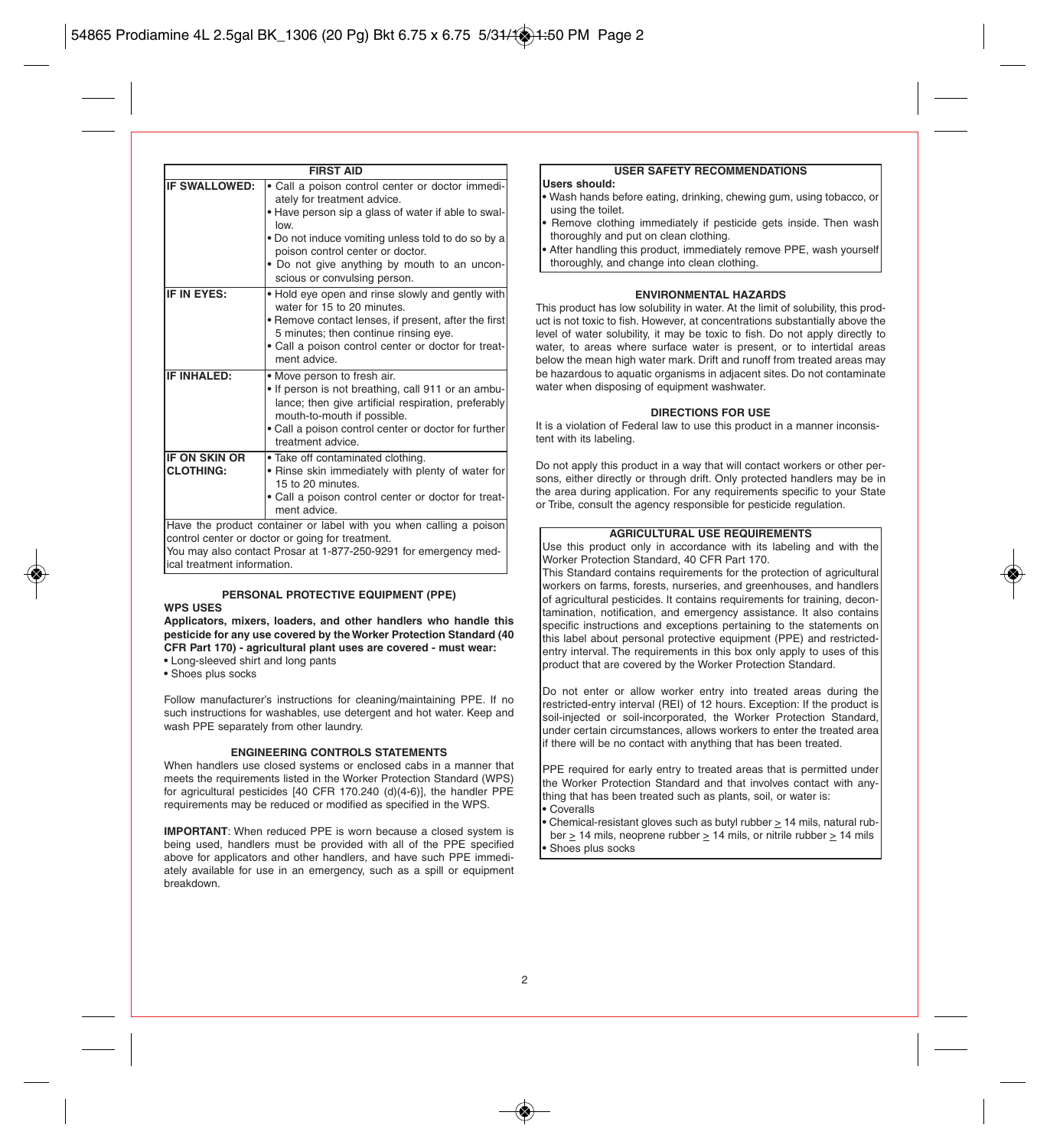#### **NON-AGRICULTURAL USE REQUIREMENTS**

The requirements of this box apply to uses of this product that are NOT within the scope of the Worker Protection Standard for agricultural pesticides (40 CFR Part 170). The WPS applies when this product is used to produce agricultural plants on farms, forests, or nurseries.

Applicators and handlers should wear:

- Long-sleeved shirt
- Long pants
- Chemical-resistant gloves
- Shoes with socks
- Protective eyewear

Thoroughly wash face and hands with soap and water after exposure and before eating or smoking. Launder exposed clothing before reuse. Do not allow reentry to treated areas until dust has settled and the turf grass or soil is dry.

#### **PRODUCT INFORMATION**

#### **Formulation and Mode of Action**

Quali-Pro® Prodiamine 4L is a liquid herbicide containing the active ingredient prodiamine, a member of the dinitroaniline family of herbicides. Each gallon contains 4 pounds active ingredient. Quali-Pro Prodiamine 4L is used for pre-emergent control of grasses and broadleaf weeds. The active ingredient inhibits mitotic processes in plants and controls susceptible weeds by preventing growth and development of newly germinated weeds. Weed control is most effective when Quali-Pro Prodiamine 4L is activated by at least 0.5 inches of rainfall or irrigation or shallow incorporation (1 to 2 inches for non-turf applications) before weed seeds germinate and within 14 days following application.

#### **Uses and Application**

Apply Quali-Pro Prodiamine 4L for selective preemergence control of many grass and broadleaf weeds in the following areas: 1) established turfgrasses (excluding golf course putting greens); 2) lawns and sod nurseries; 3) container, field-grown, and landscape ornamentals; 4) established perennial and wildflower plantings; and 5) Christmas tree farms.

Apply Quali-Pro Prodiamine 4L in a minimum of 20 gallons/acre (0.5 gallons /1000 sq ft) of carrier (water and/or fluid fertilizer) using a calibrated, low-pressure sprayer with 50-mesh or coarser screens. A broadcast boom or handheld wand designed for herbicide or insecticide application will provide the best results. Select nozzle pressure and gallonage to provide complete coverage.

#### **New Plantings, Replanting, and Rotational Plantings**

Rotate nursery or landscape areas treated with Quali-Pro Prodiamine 4L only to ornamental species listed on this label for 1 (one) year following application unless the following test has shown species safety:

**•** Before planting a species not listed on this label, sow several test strips of an indicator plant such as wheat, sorghum, or corn into the treated area. If the indicator plants germinate and grow normally to a height of 12 inches with normal root development, it is safe to plant.

In areas disturbed by new plantings or replanting of labeled species, it may be necessary to re-treat exposed soil to maintain satisfactory weed control, but do not apply more than 48 fl oz/acre per year.

#### **MIXING QUALI-PRO PRODIAMINE 4L**

#### **When Used Alone**

Mix Quali-Pro Prodiamine 4L thoroughly in the spray tank to ensure uniform application. Steps to follow when mixing Quali-Pro Prodiamine 4L include:

- 1. Filling the spray tank 1/4 full with clean water only;
- 2. Starting the agitation system and checking to ensure it is working properly;
- 3. Maintaining vigorous agitation in the spray tank before and during the application to ensure a well-mixed spray suspension;
- 4. Adding a spray colorant with Quali-Pro Prodiamine 4L to mark treated areas and improve application accuracy by minimizing swath skips and overlaps; and
- 5. After use, thoroughly clean the sprayer by flushing the system with water containing a detergent.

Refer to the **PESTICIDE DISPOSAL** section of this label for waste disposal. Do not allow spray suspension to dry in the tank. If Quali-Pro Prodiamine 4L was mixed with fertilizer instead of water in the spray tank, the fertilizer aids in re-suspension of Quali-Pro Prodiamine 4L if agitation is disrupted. However, use the entire tank before stopping agitation.

#### **When Used in Tank Mixtures**

Quali-Pro Prodiamine 4L can be applied in tank mixtures with certain other EPA-registered herbicides to provide a broader spectrum of weed control and/or to control emerged weeds. Refer to the specific directions for use for tank mix partners, and refer to the label(s) of the individual tank mix partner(s) for use rate, application timing, weeds controlled, and specific precautions and/or restrictions. Tank mixes are permitted only in states where the tank mix partner(s) are registered for the application site and the turf and ornamental species listed. When using Quali-Pro Prodiamine 4L in a tank mixture with other pesticides, follow restrictions and precautions on the labels of the products used.

When mixing Quali-Pro Prodiamine 4L with other components (carrier and partner pesticide products), allow products to completely dissolve between steps and be sure to maintain agitation throughout mixing and application. When products are to be tank mixed with Quali-Pro Prodiamine 4L, add them to the spray tank in the following order:

- 1. Products packaged in water-soluble bags: Agitate the tank mixture. Allow the water-soluble bags to completely dissolve and the products to disperse before adding any other tank mix partners.
- 2. Water-dispersible granules (WDG or WG formulations) and wettable powders (WP formulations): Add wettable powders to the tank as agitation continues. Allow the product to disperse completely before other products are added.
- 3. Spray adjuvants and spray markers: Read the adjuvant's label first and use only those adjuvants approved for application to turf and ornamentals.
- 4. Quali-Pro Prodiamine 4L, other flowable liquids (FL), or suspension concentrates (SC) must be added next.
- 5. Add emulsifiable concentrates (EC) last.

#### **Compatibility Testing**

Before mixing Quali-Pro Prodiamine 4L with other pesticides in the spray tank, test for compatibility by mixing all components (carrier and pesticide products) in an appropriate container in proportionate quantities. For example, 1 quart would be 1/100 the volume of a 25 gallons/acre spray rate. At 1.0 pound/acre, the Quali-Pro Prodiamine 4L rate would be approximately 1 teaspoon to a quart of water (see **Table 1**).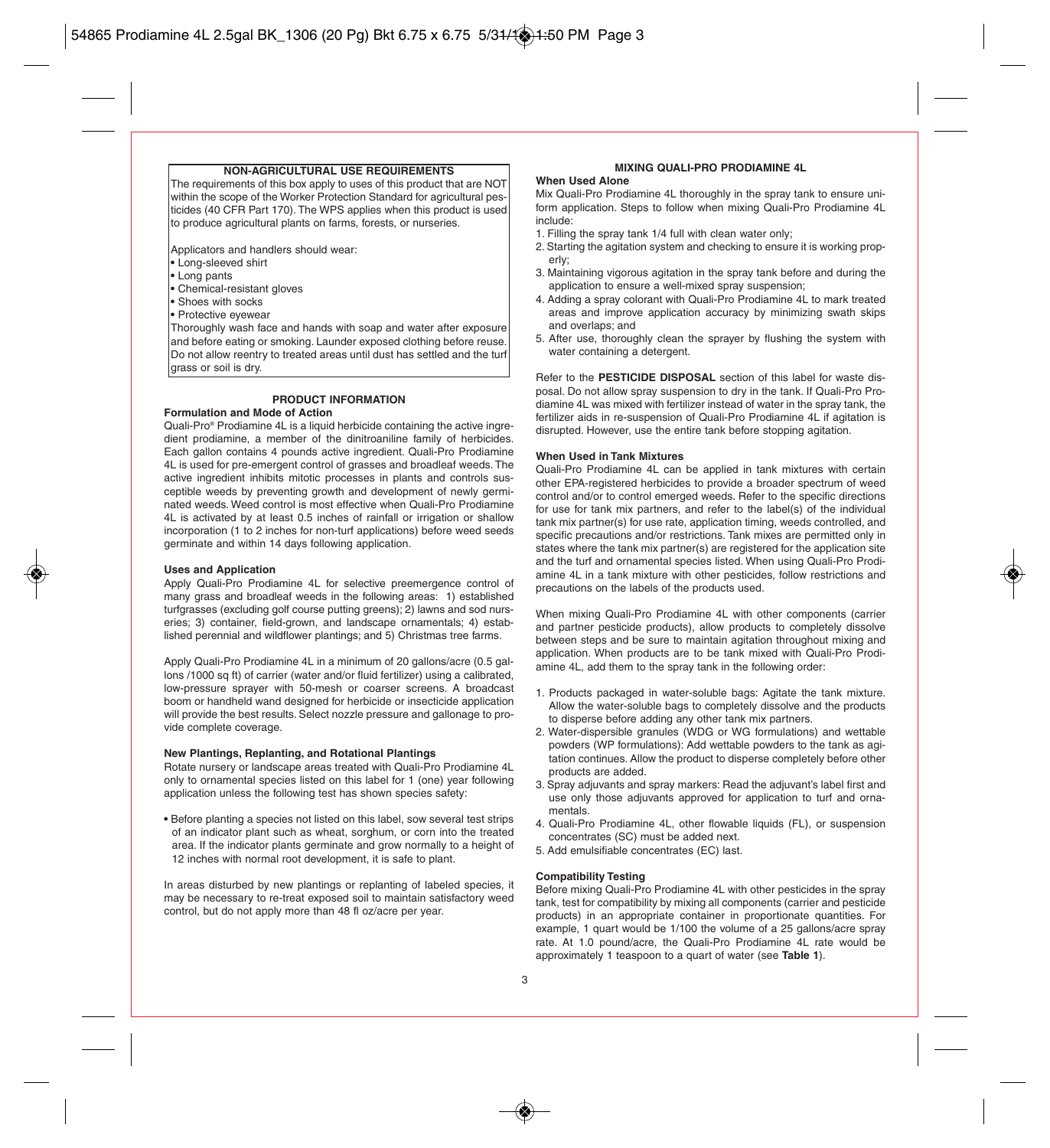| Table 1. Amount of Component to Add to One Quart of Spray Car- |  |
|----------------------------------------------------------------|--|
| rier (Using Carrier Volume of 25 gallons/acre)                 |  |

| <b>Component Formulations</b> | <b>Rate Per</b>  | Level         |           |
|-------------------------------|------------------|---------------|-----------|
|                               | Acre             | $1000$ sq ft  | Teaspoons |
| Quali-Pro Prodiamine 4L       | 21.0 fl oz       | $0.5$ fl $oz$ | 1.0       |
| <b>Drv Tank Mix Partners</b>  | 1.0 <sub>h</sub> | 0.4 oz        | 1.5       |
| Liquid Tank Mix Partners      | 16 fl oz         | $0.4$ fl $oz$ | 0.5       |

If components do not ball-up or form flakes, sludge, gels, oily films, or layers, then the mixture is compatible. Let the mixture stand for 15 minutes. Incompatibility will usually occur within 5 minutes after mixing. If components are not compatible, use a compatibility agent and rerun the test to determine if the mixture is suitable. If the components are still not compatible, do not tank mix.

#### **PRODUCT USE PRECAUTIONS**

- 1. Do not graze or feed livestock forage cut from areas treated with Quali-Pro Prodiamine 4L.
- 2. Do not apply Quali-Pro Prodiamine 4L to plants that will be consumed for food use.
- 3. Follow all applicable directions, restrictions, and precautions on the labels of EPA-registered tank mix partners.
- 4. Do not blend Quali-Pro Prodiamine 4L onto dry fertilizer or any other granular material.
- 5. **Chemigation:** Do not apply this product through any type of irrigation system unless instructed otherwise in this label.
- 6. Do not apply aerially.
- 7. Do not apply to golf course putting greens.
- 8. Follow all use directions in this label. In all cases, do not exceed a dosage of 1.5 pounds active/acre (48 fl oz/acre) per year on any use site.

#### **WEEDS CONTROLLED IN ESTABLISHED TURF AND ORNAMENTALS**

When used as directed in this label for established turf and container, field-grown, and landscape ornamental plantings including Christmas tree farms, Quali-Pro Prodiamine 4L will control the grass and broadleaf weeds listed in **Table 2**.

#### **Table 2. Weeds Controlled by Quali-Pro Prodiamine 4L in Established Turf, Container, Field-Grown, and Landscape Ornamental Plantings Including Christmas Tree Farms**

### **Common Name**<br> **Barnyardgrass**<br> **Echinochloa crus** Betony, Florida<sup>\*</sup> Stachys florida<sup>\*</sup> Stachys florida<sup>\*</sup> Stachys floridans. Bluegrass, Annual<sup>1</sup> Carpetweed Mollugo verticillata<br>Chickweed Common<sup>2</sup> Stellaria media Chickweed, Common<sup>2</sup> Stellaria media<br>Chickweed, Mouseear (from seed) Cerastium vulgatum Chickweed, Mouseear (from seed)<br>Crabgrass, Large<sup>3</sup> Crabgrass, Smooth<sup>3</sup><br>Crowfootgrass Cupgrass, Woolly Foxtails, Annual Setaria spp. Goosegrass<sup>s</sup> Eleusine indica<br>Thenbit<sup>s</sup> Eleusine indicate the entity of the Lamium amplex Itchgrass **Rottboellia** cochinchinensis Jew, Wandering4 Johnsongrass (from seed) Sorghum halepense<br>Junglerice Sunglerice Echinochloa colonun

Echinochloa crus-galli<br>Stachys flordans Digitaria sanguinalis<br>Digitaria ischaemum Dactyloctenum aegypticum<br>Eriochloa villosa Lamium amplexicaule Zebrian pendual Echinochloa colonum

Knotweed<sup>2</sup> **Example 2 Polygonum spp.**<br>Cochia Polygonum Sochia scoparia Lambsquarters, Common<br>Lovegrass Lovegrass Eragrostis spp.<br>
Dxalis. Buttercup<sup>\*</sup> Cxalis pes-cap Panicum, Texas<br>Panicum, Fall Panicum, Fall **Panicum dichotomiflorum**<br>Panicum Brownton **Panicum fasciculatum** Panicum, Browntop **Panicum fasciculatum**<br>Pigweed **Panicum Amaranthus** spp. Purslane, Common<br>Puslev, Florida Pusley, Florida **Richardia scabra**<br>Rescuegrass<sup>4</sup> Rescuegration Rescuegrass<sup>4</sup> Rescuegrass4 Bromus catharticus Signalgrass, Broadleaf<br>Speedwell Persian Speedwell, Persian **Veronica persica**<br>
Sprangletop **Containers** *Leptochloa* spp. Sprangletop Communication Chamaes von Bourge Leptochloa spp.<br>Spurge. Prostrate Chamaes von Bourge Chamaes von Bourge Luis Vetch, Common\*<br>Witchgrass Woodsorrel, Yellow (from seed)

Kochia scoparia<br>Chenopodium album Oxalis pes-caprae<br>Panicum texanum Amaranthus spp.<br>Portulaca oleracea Capsella bursa-pastoris<br>Brachiaria platyphylla Chamaesyce humistrata<br>Vicia sativa Panicum capillare<br>Oxalis stricta

#### \*Not for Use in California.

<sup>1</sup>In those areas where *Poa annua* is a winter annual, apply Quali-Pro Prodiamine 4L in August or September to established, non-overseeded turf before Poa annua seeds germinate (see **Table 4** for maximum use rates). These timings are approximate. Consult State Extension Service for more specific timing for your area. Also see the section of this label **Poa annua Control in Established Bermudagrass Overseeded with Perennial Ryegrass (AZ, CA, NV, and TX Only).**

 $^{\circ}$ To control this weed, apply Quali-Pro Prodiamine 4L in late summer, fall, or winter before weeds germinate.

3 **Fall Applications for Spring Crabgrass Control in Cool-Season Grasses**: In those areas where the ground freezes in the winter, Quali-Pro Prodiamine 4L can be applied in the fall at rates of 21-24 fl oz/acre after soil temperatures fall below 50°F, but before the ground freezes. This application will control crabgrass the following spring. 4 Suppression only.

5 In many areas a single application of 21-48 fl oz/acre of Quali-Pro Prodiamine 4L will control goosegrass. However, under heavy goosegrass pressure and/or an extended growing season, weed control will be most effective by making an initial application of 21-26 fl oz/acre followed by a second application 60-90 days later. **Note: Do not exceed** the maximum rate for the turf species listed in **Table 4 (Maximum Application Rate of Quali-Pro Prodiamine 4L per Calendar Year by Turf Species)**.

#### **SPECIFIC USE DIRECTIONS - ESTABLISHED TURF Product Information**

Quali-Pro Prodiamine 4L is a selective preemergence herbicide that when properly applied, will control certain grass and broadleaf weeds in established turfgrasses including golf courses (excluding putting greens), lawns, and sod nurseries. The maximum amount of Quali-Pro Prodiamine 4L that can be applied per year is given for each turfgrass species in **Table 4** of this label.

For optimum weed control, activate Quali-Pro Prodiamine 4L with at least 0.5 inches of rainfall or irrigation before weed seeds germinate and within 14 days following application. See the map below for approximate crabgrass seed germination dates.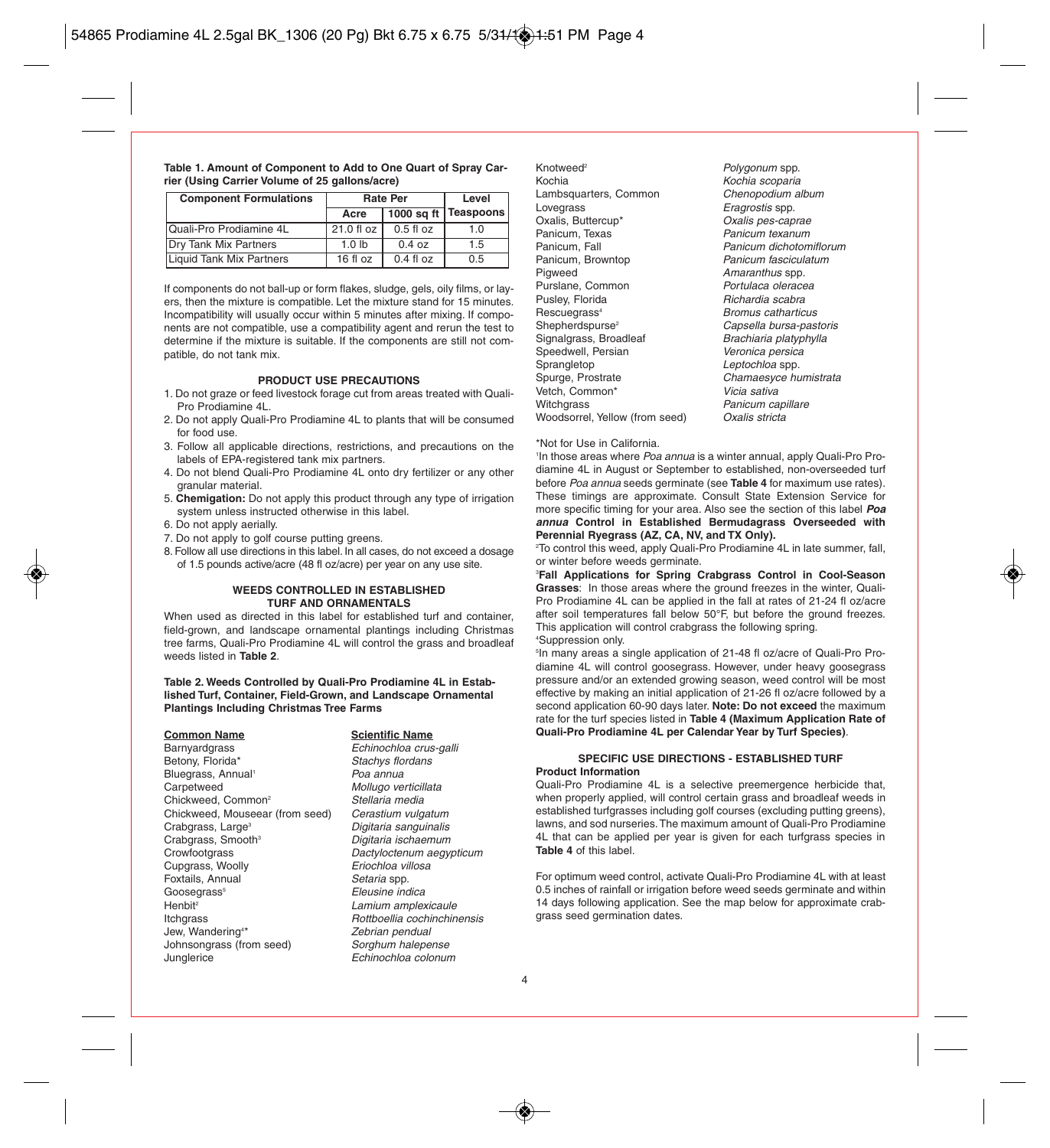**Crabgrass Seed Germination Dates**



#### **Timing and Method of Application to Turfgrass**

Apply Quali-Pro Prodiamine 4L as a single application or in sequential applications to control weeds germinating throughout the year. All applications must be made before target weeds germinate because Quali-Pro Prodiamine 4L will not control weeds that have already emerged. Apply Quali-Pro Prodiamine 4L in a minimum of 20 gallons/acre (0.5 gallons/1000 sq ft) of carrier (water and/or fluid fertilizer) using a calibrated, low-pressure sprayer with 50-mesh or coarser screens. A broadcast boom or handheld wand designed for herbicide or insecticide application will provide the best results. Select nozzle pressure and gallonage to provide complete coverage.

The amount of Quali-Pro Prodiamine 4L to apply depends upon the length of residual weed control desired (the higher the application rate, the longer the control), the turf species, and the maximum amount which can be applied to the turf species per calendar year. Specific information is provided in **Table 3** and **Table 4**.

#### **Table 3. Length of Crabgrass Control\* With Quali-Pro Prodiamine 4L**



\*Length of control varies by region. This table is an average.

#### **Dosage**

Quali-Pro Prodiamine 4L can be safely applied to the turfgrass species listed in **Table 4**. Do not exceed the highest rate listed for each species in a calendar year, as injury can occur.

#### **Table 4. Maximum Application Rate of Quali-Pro Prodiamine 4L per Calendar Year by Turf Species**

| <b>Turf Species</b>                                                                                                                                                                              |           | FI Oz Product/Acre <sup>1</sup> FI Oz Product/1000 sq ft <sup>1</sup> |
|--------------------------------------------------------------------------------------------------------------------------------------------------------------------------------------------------|-----------|-----------------------------------------------------------------------|
| Bermudagrass <sup>2</sup><br><b>Bahiagrass</b><br>Centipedegrass<br>Kikuyugrass<br>Seashore Paspalum<br>St. Augustinegrass <sup>3</sup><br>Tall Fescue (includ-<br>ing turf-type)<br>Zoysiagrass | $21 - 48$ | $0.5 - 1.1$                                                           |
| <b>Buffalograss</b><br>Kentucky Bluegrass<br><b>Perennial Ryegrass</b>                                                                                                                           | 10-30     | $0.23 - 0.70$                                                         |
| Fine Fescue                                                                                                                                                                                      | 10-24     | $0.23 - 0.55$                                                         |
| <b>Creeping Bentgrass</b><br>(0.5 inch or more<br>in height <sup>4</sup> )                                                                                                                       | $10 - 21$ | $0.23 - 0.48$                                                         |

1 Quali-Pro Prodiamine 4L can be applied more than once a year as long as the total amount applied is not greater than the maximum application rate for each turf species. All applications must be made before weed seeds germinate.

2 Quali-Pro Prodiamine 4L can be used on newly sprigged or plugged bermudagrass at rates not to exceed 17 fl oz/acre (0.39 fl oz/1000 sq ft). Newly sprigged or plugged bermudagrass stolon rooting can be temporarily inhibited.

3 Use an initial rate of 16-32 fl oz/acre per application.

4 To avoid grass injury, do not apply Quali-Pro Prodiamine 4L to creeping bentgrass mowed at less than 0.5 inch in height.

#### **When to Apply Quali-Pro Prodiamine 4L after Overseeding Turf**

Injury to desirable seedlings is likely if Quali-Pro Prodiamine 4L is applied before the secondary roots of seedlings are in the second inch of soil, not thatch plus soil. To reduce the potential to injure overseeded turf, wait 60 days after seeding or until after the second mowing, whichever is longer, before applying Quali-Pro Prodiamine 4L.

#### **When to Overseed After Application - All States**

Quali-Pro Prodiamine 4L will inhibit the development of turfgrass species overseeded too soon after application. Follow rates and intervals in **Table 5** for best overseeding/reseeding results.

| <b>Amount of Quali-Pro</b><br>Prodiamine 4L | Interval (Months Before Overseeding)* |                   |       |
|---------------------------------------------|---------------------------------------|-------------------|-------|
| <b>FI Oz Product/Acre</b>                   | <b>North</b>                          | <b>Transition</b> | South |
| 16                                          |                                       |                   |       |
| 21                                          | 5                                     |                   |       |
| 24                                          | 6                                     | 5                 | 5     |
| 26                                          |                                       | 6                 | 6     |
| 31                                          |                                       |                   |       |
| 36                                          |                                       |                   | 9     |
| 42                                          |                                       |                   | 10    |
| 48                                          |                                       |                   | 12    |

**Table 5. Waiting Interval before Overseeding Perennial Ryegrass Following Application of Quali-Pro Prodiamine 4L**

\* In AZ, CA, NV, and TX, the overseeding interval can be shorter in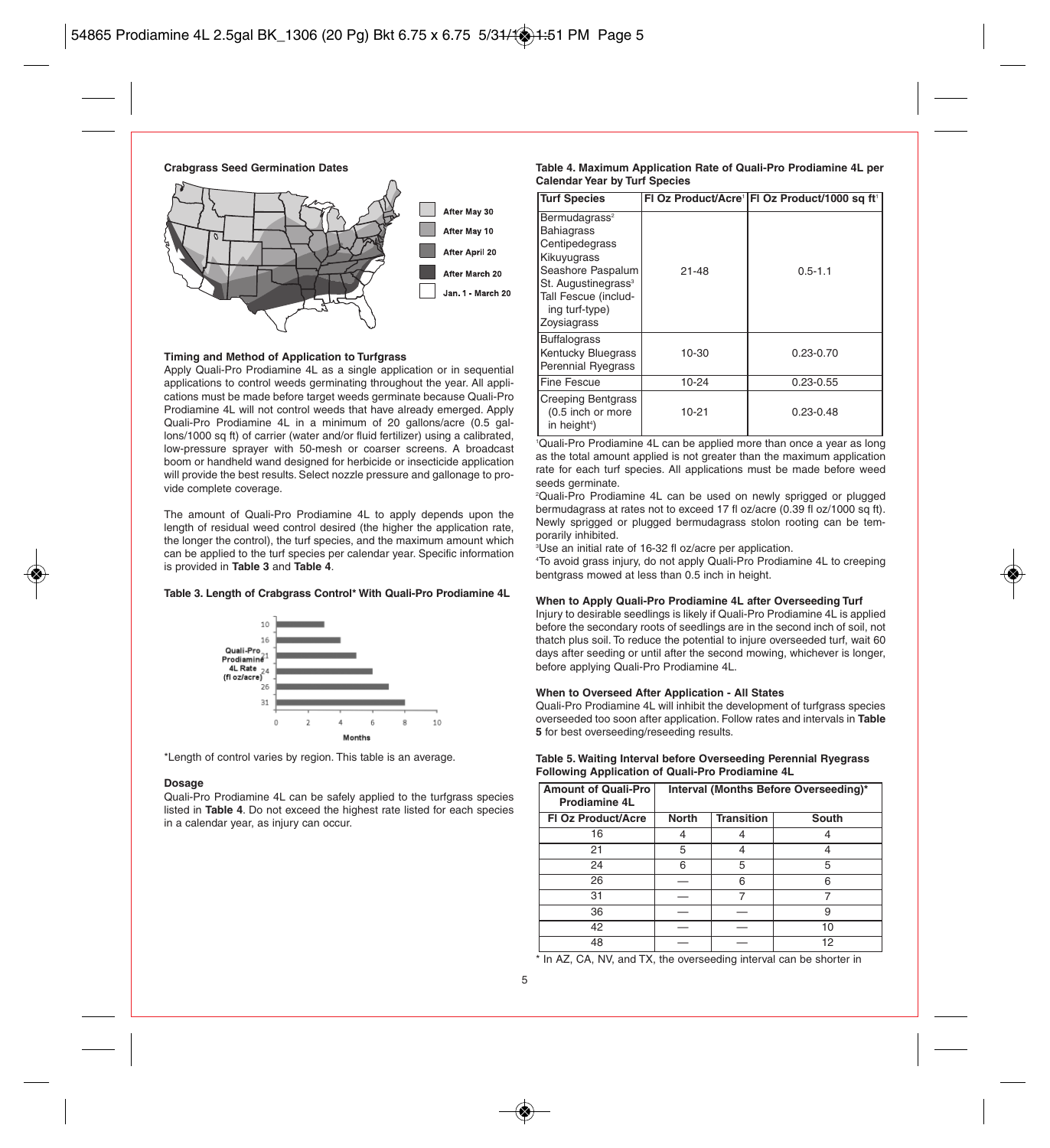established bermudagrass that has been overseeded with perennial ryegrass. See the next section for additional information.

**Poa Annua Control in Established Bermudagrass Overseeded with Perennial Ryegrass (AZ, CA, NV, and TX only)** Use on golf courses (excluding golf course putting greens), lawns, and sod nurseries when overseeding with perennial rye grass. (Minimum seeding rate of 350 lbs/acre).

|  |  |                                          |  |  | Table 6. Amount of Quali-Pro Prodiamine 4L to Apply to Bermuda- |
|--|--|------------------------------------------|--|--|-----------------------------------------------------------------|
|  |  | grass Overseeded with Perennial Ryegrass |  |  |                                                                 |

| Amount<br>to Apply       | When to<br>Apply                                                                                                                                                                                     | Expected<br>Control                                                                       | <b>Use Precautions</b>                                                                                                                                                                                                                                                                                                                                                                                                                                                                                                                                                                                                                                     | soil that is tree of<br>0.5 inches of irrigat<br>to 2 inches. Weed                                                                                                                                                                                                                                                                                                                                                                        |
|--------------------------|------------------------------------------------------------------------------------------------------------------------------------------------------------------------------------------------------|-------------------------------------------------------------------------------------------|------------------------------------------------------------------------------------------------------------------------------------------------------------------------------------------------------------------------------------------------------------------------------------------------------------------------------------------------------------------------------------------------------------------------------------------------------------------------------------------------------------------------------------------------------------------------------------------------------------------------------------------------------------|-------------------------------------------------------------------------------------------------------------------------------------------------------------------------------------------------------------------------------------------------------------------------------------------------------------------------------------------------------------------------------------------------------------------------------------------|
| $12 - 21$<br>fl oz/acre* | 6-8 weeks<br>before rye-<br>grass over-<br>seedina<br>Second<br>application:<br>4-8 weeks<br>after over-<br>seeding or<br>when peren-<br>nial ryegrass<br>roots are in<br>the second<br>inch of soil | for $70\%$ or<br>greater con-<br>trol of Poa<br>annua<br>Second<br>application<br>control | 1 application   • Some seedling mortality<br>and temporary reduction<br>in root growth of new<br>seedlings can occur.<br>• To reduce the potential for<br>seedling mortality, main-<br>tain a moist seedbed with<br>light, frequent irrigation.<br>can enhance • Make no more than 2 appli-<br>cations per year for this<br>use, and do not exceed a<br>total of 27 fl oz/acre (0.85<br>pounds active/acre) per<br>vear.<br>• Do not make a second<br>application if any injury to<br>the ryegrass is observed<br>after the first application.<br>· Do not make a second<br>application unless<br>thel<br>product was first applied<br>before overseeding. | vated in the soil be<br>application. Apply<br>established orname<br><b>Crop Tolerance</b><br>Direct application o<br>buds can injure de<br>growing and expan<br>4L can injure new<br>temporary. To redu<br>Quali-Pro Prodiami<br>it has hardened off<br>tal plant will not be<br>tion, immediately a<br>Pro Prodiamine 4L<br>plants before appli<br>Table 7. Amount o<br>Field-Grown, and<br><b>Trees Farms</b><br><b>Amount to Apply</b> |

\*The amount of Quali-Pro Prodiamine 4L to apply depends upon: the length of residual control desired (the higher the application rate, the longer the control). **Note:** The higher the rate, the greater the potential for seedling mortality.

#### **Use Precautions - Turfgrass: Golf Courses (excluding golf course putting greens), Lawns, and Sod Nurseries**

- 1. Do not apply Quali-Pro Prodiamine 4L to areas where dichondra, colonial bentgrass, velvet bentgrass, or annual bluegrass (Poa annua) are desirable species.
- 2. Do not cut (harvest) treated sod before 90 days after application. To avoid turfgrass injury, do not apply to newly set sod until the sod has rooted and exposed edges have filled in.
- 3. To avoid turfgrass injury, do not apply Quali-Pro Prodiamine 4L to turf stressed by conditions such as drought, low fertility, or pest damage.
- 4. Disturbing the herbicide barrier with cultural practices such as disking can result in reduced weed control.
- 5. **Do not apply Quali-Pro Prodiamine 4L to golf course putting greens**.
- 6. If the depth of the creeping bentgrass root system becomes shallow and root tips contact prodiamine-treated soil, new root formation can be inhibited. Mowing height can affect the depth of a plant's root system. To avoid this, do not apply Quali-Pro Prodiamine 4L to creeping bentgrass less than 0.5 inches in height.

#### **CONTAINER, FIELD-GROWN, AND LANDSCAPE ORNAMENTAL PLANTINGS INCLUDING CHRISTMAS TREE FARMS Product Information**

Apply Quali-Pro Prodiamine 4L to soil surfaces for preemergence control of many grass and broadleaf weeds around ornamental shrubs and trees, established perennial vegetation and wildflower plantings, and Christmas tree farms. **(**See **Table 2** for a list of weeds controlled).

#### **Timing and Method of Application**

Quali-Pro Prodiamine 4L is a preemergence herbicide only and will not control emerged grass or broadleaf weeds. It works best when applied to soil that is free of clods, weeds, and debris and is activated by at least 0.5 inches of irrigation or rainfall or shallow incorporation to a depth of 1 to 2 inches. Weed control is improved if Quali-Pro Prodiamine 4L is activated in the soil before weed seeds germinate and within 14 days after application. Apply Quali-Pro Prodiamine 4L to newly transplanted and established ornamentals as a broadcast or over-the-top spray.

#### **Crop Tolerance**

Direct application of Quali-Pro Prodiamine 4L to rapidly growing tissue or buds can injure desirable plants. In the spring when buds are rapidly growing and expanding, over-the-top application of Quali-Pro Prodiamine 4L can injure new growth of desirable plants; however, these effects are temporary. To reduce the possibility of injury at this time, wait to apply Quali-Pro Prodiamine 4L over the top of newly emerged vegetation until it has hardened off, unless your experience indicates that the ornamental plant will not be injured by the over-the-top application. After application, immediately apply overhead irrigation to the foliage to wash Quali-Pro Prodiamine 4L from plant surfaces onto soil (watering the foliage of plants before application can improve the washing process).

**Table 7. Amount of Quali-Pro Prodiamine 4L to Apply to Container, Field-Grown, and Landscape Ornamental Plantings and Christmas Trees Farms**

| Amount to Apply When to Apply<br>(Broadcast)*              |                                                                                  | <b>Comments/Instructions</b>                                                                                                                                                                                                                    |
|------------------------------------------------------------|----------------------------------------------------------------------------------|-------------------------------------------------------------------------------------------------------------------------------------------------------------------------------------------------------------------------------------------------|
| 21-48 fl oz/acre<br>or<br>$0.5 - 1.1$ fl oz/<br>1000 sq ft | In fall or spring<br>before weeds<br>germinate or<br>after weeds are<br>removed. | • Use the higher rate for longer<br>control.<br>• Quali-Pro Prodiamine 4L can be<br>applied more than once per year<br>as long as the total amount of<br>product applied does not exceed<br>48 fl oz/acre (1.5 pounds<br>active/acre) per year. |

\***NOTE**: For band application, calculate amount per acre:

Band width in inches  $x$  broadcast rate = amount to apply/acre of field Row width in inches

|  |  | Table 8. Equivalent Measurements for Quali-Pro Prodiamine 4L |  |  |  |
|--|--|--------------------------------------------------------------|--|--|--|
|--|--|--------------------------------------------------------------|--|--|--|

| FI Oz/Acre | FI Oz/1000 sq ft | Approximate Equivalent -<br>Tablespoons/1000 sq ft |
|------------|------------------|----------------------------------------------------|
| 21         | 0.5              | 1.0                                                |
| 31         | በ 7              | 1.5                                                |
| 42         | 1.0              | 2.0                                                |
| 48         |                  | 2.25                                               |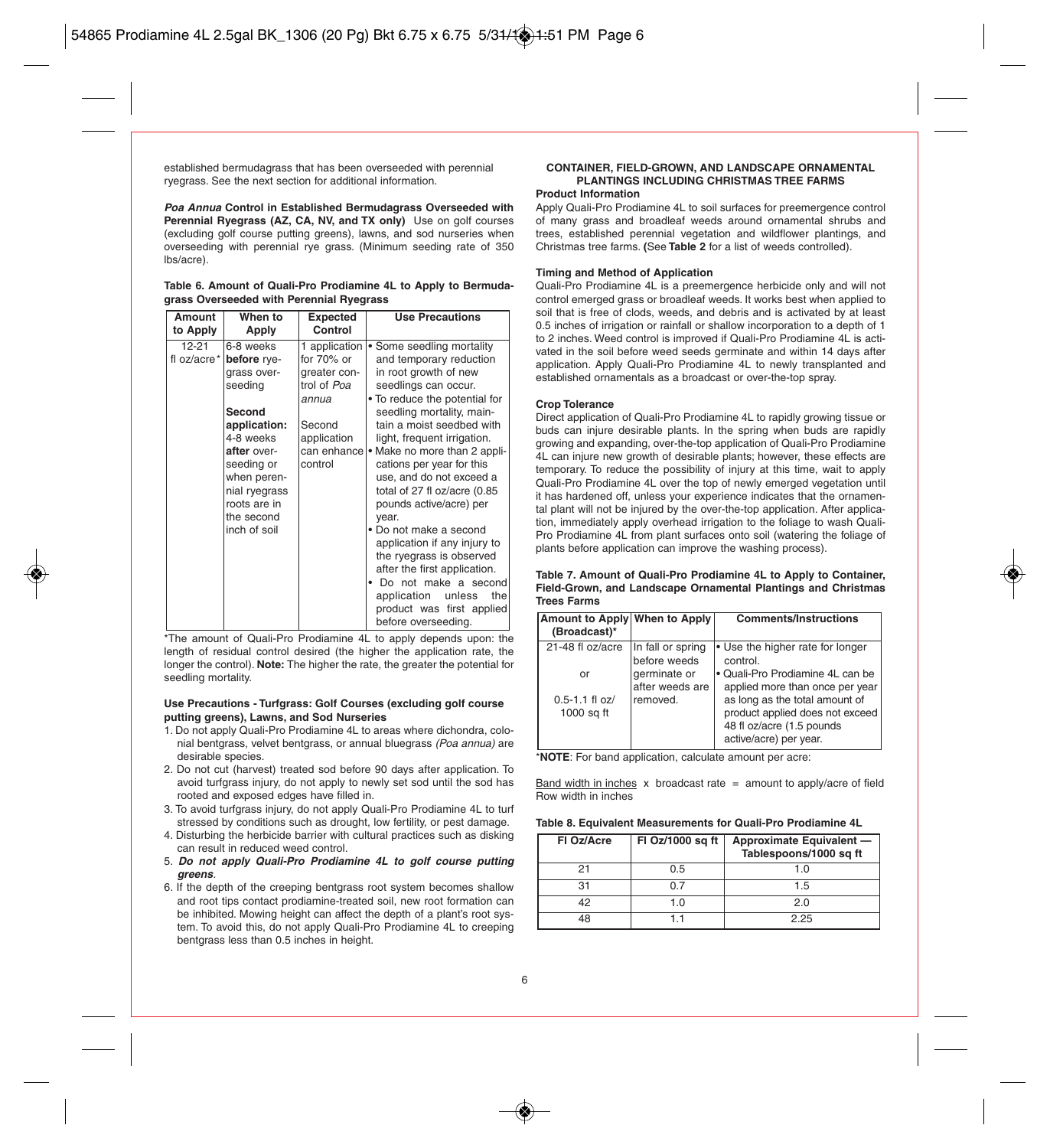#### **Table 9. Application Sites and Instructions for Quali-Pro Prodiamine 4L Use on Container, Field-Grown, and Landscape Ornamental Plantings, and Christmas Tree Farms**

| Site                                                                                       | <b>Application Instructions</b>                                                                                                                                                                                                                                                                                                                                           |
|--------------------------------------------------------------------------------------------|---------------------------------------------------------------------------------------------------------------------------------------------------------------------------------------------------------------------------------------------------------------------------------------------------------------------------------------------------------------------------|
| Newly Transplanted<br>Container or Field<br>Nursery Stock<br><b>Established Container,</b> | · Delay application until soil has settled<br>around transplants.<br>. Water transplants thoroughly before applica-<br>tion.<br>• Apply after cuttings form roots and are<br>established.<br>. To avoid inhibition of the tissue union, apply<br>before budding/grafting or after buds/grafts<br>have taken.<br>• Apply at any time as a broadcast, over-the-             |
| Field Nursery Stock,<br>or Landscape Plants                                                | top, or directed spray.                                                                                                                                                                                                                                                                                                                                                   |
| Landscape (or Orna-<br>mental) Plantings                                                   | • Apply as a broadcast, over-the-top, or as a<br>directed spray.<br>. Delay applications to newly transplanted<br>ornamentals until soil has settled around<br>transplants.                                                                                                                                                                                               |
| Bare Ground Applica-<br>tion for Container<br>Placement                                    | . Apply to soil (including mulch, gravel, wood<br>chips, or other permeable base) upon which<br>containerized ornamentals are placed.<br>• After Quali-Pro Prodiamine 4L is applied,<br>perform shallow cultivation or hand weeding<br>only to avoid disturbing the herbicide barrier.                                                                                    |
| In Shadehouses and<br>Uncovered Poly-<br>houses                                            | • After Quali-Pro Prodiamine 4L is applied,<br>uncovered polyhouses must remain open<br>for at least 7 days and ornamentals must<br>receive 2 irrigations totaling at least 0.5<br>inches of water before covering.                                                                                                                                                       |
| Ornamental Bulbs and<br>Perennial Wildflower<br>Plantings                                  | . Quali-Pro Prodiamine 4L can be applied to<br>bulbs or perennial wildflower species listed<br>in Table 11. Tolerant Ornamental Species<br>section. Apply before or after bulbs emerge<br>but before bulbs bloom and weeds emerge.<br>· In wildflowers, a postemergence herbicide<br>labeled for wildflowers may be needed to<br>control weeds that have already emerged. |

#### **Tank Mixtures for Use on Container, Field-Grown, and Landscape Ornamentals, and Christmas Tree Farms**

Tank mix Quali-Pro Prodiamine 4L with other registered herbicides listed on this label to provide a broader spectrum of weed control or to control emerged weeds. Tank mixes with Quali-Pro Prodiamine 4L are for use only in states where the tank mix partner(s), application site, and intended use pattern are registered.

Follow the label directions of the tank mix partner(s) for application rates, timing, weeds controlled, tolerant ornamentals, and specific use precautions and/or restrictions. Before combining a tank mix partner in the spray tank, test for compatibility as described in the **Compatibility Testing** section of this label.

#### **Table 10. Tank Mix Partners for Quali-Pro Prodiamine 4L Use on Container, Field-Grown, and Landscape Ornamental Plantings, and Christmas Tree Farms**

| Product                                                                           | <b>Precautions/Instructions</b>                                                                                                                                                                                                                                                                                                                                                                                                                                                                                                                                                                                                                                                |
|-----------------------------------------------------------------------------------|--------------------------------------------------------------------------------------------------------------------------------------------------------------------------------------------------------------------------------------------------------------------------------------------------------------------------------------------------------------------------------------------------------------------------------------------------------------------------------------------------------------------------------------------------------------------------------------------------------------------------------------------------------------------------------|
| Galigan® 2E, (use<br>on conifers only)                                            | . Mix with Quali-Pro Prodiamine 4L for post-<br>emergence control of certain broadleaf weeds<br>including malva and filaree.                                                                                                                                                                                                                                                                                                                                                                                                                                                                                                                                                   |
| Quali-Pro Isoxaben<br>75 WG ®, Princep®,<br><b>MANA Parallel</b>                  | . See product labels for weed spectrum and tol-<br>erant ornamentals.                                                                                                                                                                                                                                                                                                                                                                                                                                                                                                                                                                                                          |
| Glyphogan <sup>®</sup> (or<br>other glyphosate-<br>based products)<br>and Finale® | • These nonselective tank mix herbicides control<br>many emerged annual broadleaves and grasses.<br>. Take extreme care to prevent tank mixtures with<br>these partner products from contacting the foliage<br>and stems of turfgrass, trees, shrubs, or other<br>desirable vegetation because desirable vegeta-<br>tion could be severely injured or killed. Apply<br>these tank mixtures as a directed spray and use<br>a shield to prevent spray from contacting foliage<br>of desirable plants.<br>• Following instructions on the tank mix partner's<br>label, delay irrigation of the treated area to allow<br>time for the herbicide to be absorbed by weed<br>foliage. |

#### **Tolerant Ornamental Species**

Quali-Pro Prodiamine 4L will not harm trees, shrubs, vines, and flowers. The species listed below in **Table 11** are tolerant to Quali-Pro Prodiamine 4L. Quali-Pro Prodiamine 4L can be used for application to these species. Quali-Pro Prodiamine 4L can be applied over the top of the listed species. The species that are not tolerant to Quali-Pro Prodiamine 4L when grown in containers are indicated.

When plants are under stress (such as heat, drought, or frost damage), some cultivars of listed plants may be sensitive to Quali-Pro Prodiamine 4L.

#### **Table 11. Tolerant Ornamental Species**

| Scientific name                    | Common name                                 |
|------------------------------------|---------------------------------------------|
| Abelia grandiflora <sup>†</sup>    | Abelia: Sherwood                            |
| Abies spp.                         | Fir species** (Balsam, Fraser, Noble, etc.) |
| Acer palmatum                      | Japanese Maple                              |
| Acer platanoides                   | Norway Maple                                |
| Achillea spp. <sup>†</sup>         | Yarrow: King Edward                         |
| Actinidia chinensis*               | Kiwi*                                       |
| Agapanthus africanus               | Lily-of-the-Nile (African Lily)             |
| Agapanthus orientalis <sup>+</sup> |                                             |
| Akebia quintata <sup>+</sup>       | Five-Leaf or Chocolate Vine                 |
| Allium cernuum <sup>+</sup>        | Lady's Leek, Nodding Onion                  |
| Anemone hybrida <sup>+</sup>       | Japanese Anemone                            |
| Aquilegia spp. <sup>†</sup>        | Columbine                                   |
| Arctostaphylos densiflora          | Vine Hill Manzanita                         |
| Arctotheca calendula               | Cape Weed                                   |
| Aucuba japonica                    | Japanese Aucuba                             |
| Artemisia spp. <sup>†</sup>        | Wormwood: Silver Mound, Castle              |
| Aster spp. <sup>†</sup>            | Aster: Bonny Blue, Purple Dome              |
| Athyrium filix-femina <sup>t</sup> | Lady Fern                                   |
| Begonia spp. <sup>†</sup>          | Fibrous Begonia: Hardy Grandis              |
| Berberis gladwynensis              | Barberry                                    |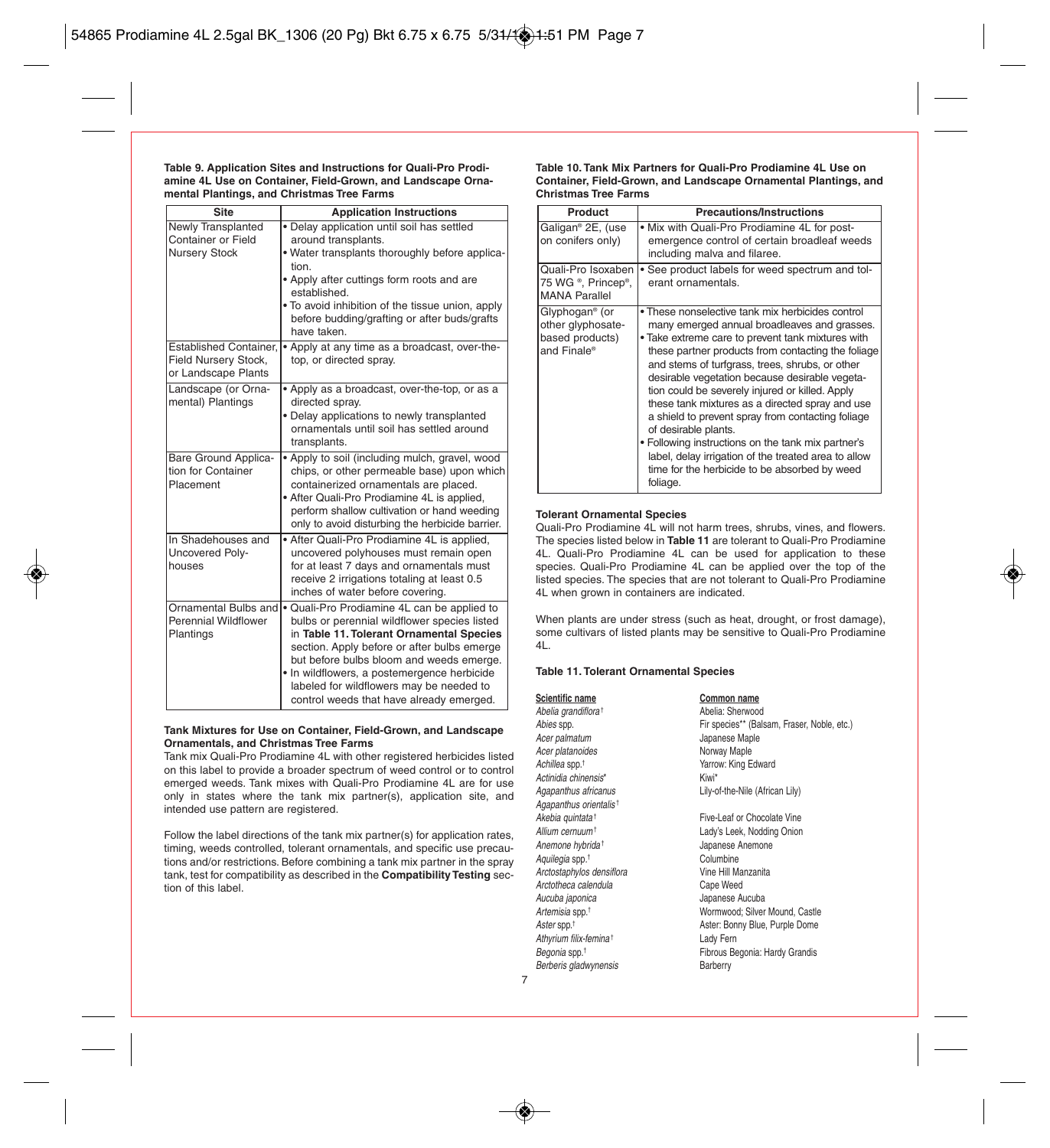#### **Scientific name Common name**

Berberis julianae **Wintergreen Barberry**<br>Berberis mentorensis **Mentor Barberry** Berberis mentorensis<br>Berberis thunbergii Berberis verruculosa Bergenia cordifolia† Boltonia asteroides<sup>†</sup><br>Bougainvillea spn.<sup>†</sup> Snowbank Bougainvillea Bougainvillea spp.<sup>†</sup><br>Buddleja davidij † Callistemon citrinus † Crimson Bottlebrush Callistemon viminalis<br>Calluna vulgaris Calling Scotch Heather Calluna vulgaris<br>Campanula carpatica<sup>+</sup> Cassia artemisioides<br>
Ceanothus rigidus<br>
Ceanothus rigidus<br>
Vild Lilac Ceanothus rigidus Ceratostigma plumbaginoides<sup>†</sup> Chamaecyparis pisifera False Cypress Chrysanthemum nipponicum† Cleyera japonica (Cleyera Cleyera Cleyera Cleyera Cleyera Cleyera Cleyera Cleyera Cleyera Cleyera Cleyera Cleyera Cleyera Cleyera Cleyera Cleyera Cleyera Cleyera Cleyera Cleyera Cleyera Cleyera Cleyera Cleyera Cleyera Cley Cortaderia selloana Cotoneaster apiculatus<br>
Cotoneaster buxifolius<br>
Cotoneaster Cotoneaster Cotoneaster buxifolius Cotoneaster dammeri<br>
Cotoneaster micronhyllus<br>
Bockspray Cotoneaster Cotoneaster microphyllus<br>Crataegus spp. 88 Mawthorne Crataegus spp.<br>Cupressus sempervirens entity of the Hallan Cypress Cupressus sempervirens Italian Italian Crocosmia sport  $C$ rocosmia spp. $\dagger$ Delosperma alba<br>
Delohinium spo.<sup>†</sup><br>
Larkspur Delphinium spp.† Larkspur; Blue Elf Dianthus gratianopolitanus<sup>†</sup> Cheddar Pink<br>Dodones viscosa Hop Bush Dodonea viscosa Elaeagnus pungens Euonymus fortunei Wintercreeper Euonymus kiautschovicka<br>Eatsia japonica Forsythia intermedia and a Border Forsythia<br>Forsythia suspensa<sup>†</sup> Border Borsythia Forsythia suspensa<sup>+</sup> Forsythia viridissima<br>
Greenstem Forsythia Gaura spp.<sup>†</sup> Guara Caura Spp.<sup>†</sup> Gentiana dahurica† Gentian Geranium cinereum† Cranesbill Gladiolus spp.\*\* Gladiolus species\*\* Gypsophila repens<sup>†</sup> Franch Baby's Breath Hedera helix<br>Hedera helix Franch Baby's Breath Hedera helix Hedera helix Helianthemum spp.<sup>†</sup> Sunrose Heucherella spp.<sup>†</sup> Coral Bell; Bridget Bloom<br>
Hibiscus<sup>\*\*</sup><br>
Rose of Sharon<sup>\*\*</sup> Hibiscus Rosa-sinensis\*\*

Japanese Barberry<br>Warty Barberry

Butterfly-Bush (Dwarf Blue); Royal Red<br>Buxus microphylla example and development dangers boxwood Japanese Boxwood<br>Crimson Bottlebrush Campanula carpatica<sup>†</sup> Tussock Bellflower; (White Clips)<br>
Campis X tagliabuana<sup>†</sup> Trumpet Creeper, Trumpet Flowe Campis X tagliabuana<sup>†</sup> Trumpet Creeper, Trumpet Flower; Madame Galen<br>
Caroobrotus edulis<br>
Hottentot Fig (Ice Plant) Hottentot Fig (Ice Plant)<br>Feathery Cassia

Citrus species\* Coreopsis spp.<sup>†</sup> Coreopsis (Calliopsis): Early Sunrise, Moonbeam<br>
Cornus florida **Cornus** Dogwood (Flowering & American) Cornus florida **Dogwood** (Flowering & American)<br>Cornus stalonifera **Cornus** American Dogwood American Dogwood<br>Pamnas Grass Dianthus, Maiden Pinks 'Zing' Echinacea purpurea<sup>†</sup> Coneflower, Purple; Magnus<br>
Elaeagnus pungens<br>
Silverberry Euonymus japonica Japanese Spindle Tree (Evergreen Euonymus) Fatsia japonica Japanese Aralia Gaillardia spp.<sup>†</sup> Gaillardia, Blanket Flower: 'Goblin'<br>Gardenia iasminoides Gardenia, Cape-Jasmine Gardenia, Cape-Jasmine Hemerocallis spp.<sup>†</sup> Daylily: Aztec Gold, Stella De Oro, Tender Love Rose of Sharon\*\*<br>Chinese Hibiscus\*\*

#### **Scientific name Common name**

Houttuynia cordata var. variegata† Hydrangea macrophylla<sup>†</sup> Bigleaf Hydrangea<br>
Ilex cornuta<sup>\*\*</sup> Chinese Holly<sup>\*\*</sup> Ilex cornuta\*\* Chinese Holly\*\* Ilex crenata<br>Ilex onaca<br>American Holly Ilex pernyi Holly Ilex vomitoria<br>
Iris spo.\*\*<br>
Iris species\*\*<br>
Iris species\*\* Jasminium nudiflorum<br>Juglans spp. \* Walnut\* Walnut\* Juglans spp.\*<br>- Inninerus chinensis Muslim and Chinese Juniper Juniperus chinensis Chinese Juniper Juniperus conferta Shore Juniper Juniperus davuricae<sup>†</sup> Juniperus horizontalis Creeping Juniper Justicia brandegeana<br>Lagerstromia indica<br>Crape Myrtle Lagerstromia indica<br>Lagerstromia indica and hybrids<sup>t</sup> Crape Myrtle Lagerstromia indica and hybrids<sup>†</sup> Crape Myrtle<br>Lantana montevidensis<sup>†</sup> Weeping Lantana Lantana montevidensis<sup>†</sup><br>Lavender spp.<sup>†</sup> Leontopodium alpinum<sup>†</sup><br>Ligustrum amurense<br>Ligustrum amurense Ligustrum amurense **Amur Privet**<br>Amur *amuricum* Amur Amure Shannese Privet Ligustrum japonicum<br>Ligustrum lucidum Ligustrum sinense<sup>†</sup> Lilium spp.<sup>†</sup> † Lily Liriope muscari **Liriope; Big Blue Lillyturf**<br>Liriope spicata<sup>†</sup> Liriope Creening Liriope spicata<sup>†</sup><br>
Lohalia cardinalist<br>
Cardinal Flower Lohalia Cardinal Flower Lobelia cardinalis<sup>t</sup><br>
Lonicera iaponica<br>
Lonicera iaponica Lonicera japonica<br>Lonicera tatarica de la provincia de la Tatarian Honeysuckle Loropetalum chinense<sup>t</sup> Lythrum spp.<sup>†</sup><br>
Loosestrife; Modern Pink<br>
Magnolia spp.\*\*<br>
Magnolia species\*\* Maleophora luteola<br>
Malus spo.\* Ice Plant<br>
Malus spo.\* Icrahapple Malus spp. $*$ Miscanthus sinensis\*\*\* \* \* \* \* \* Yaku Jima\*\*, Silberfeder\*\* Nandina domestica<br>
Narcissus spo.\*\*<br>
Narcissus spo.\*\*<br>
Narcissus species Nerium spp. Oenothera missourensis<sup>t</sup> Evening Primrose Olea europaea\* <br>Ophiopogon iaponicus\*\* 6 Mondo Grass\*\* Ophiopogon japonicus\*\*<br>Osmanthus heterophyllus<sup>†</sup> Osteospermum fruticosum<br>
Oxydendrum arboreum<br>
Sounwood Oxydendrum arboreum<br>Paeonia suffruticosa<sup>†</sup> Tree Peony Paeonia suffruticosa† Tree Peony Pennisetum setaceum<sup>\*\* †</sup> Fountain Grass (Dwarf)<sup>\*\*</sup> Perovskia atriplicifolia† Persea americana\* <br>Photinia fraseri **Avocado\* Avocado\* Prasier's** F Physostegia virginiana<sup>†</sup> Dragonhead, False; Vivid<br>Picea spp. \*\*<br>
Spruce species\*\* (Colora Pinus canariensis<br>
Pinus elliottii Canary Island Pine<br>
Clash Pine Pinus elliottii Pinus halepensis **Aleppo Pine** Pinus nigra **Austrian Black Pine** 

Hosta plantaginea<sup>†</sup> Hosta, Plantain Lily (Fragrant)<br>Hosta sieboldiana<sup>†</sup> Hosta, 'Seersucker' Hosta, 'Seersucker'

> American Holly Iris species\*\*<br>Winter Jasmine Lavender; Munstead<br>Fdelweiss Glossy Privet (Wax-Leaf)<br>Chinese Privet Tatarian Honeysuckle<br>Loronetalum: Burgundy Magnolia species\*\*<br>Ice Plant Narcissus species\*\*<br>Oleander Osmanthus (False Holly): Gulf Tide<br>Trailing African Daisy Frasier's Photinia (Redtip)

Spruce species\*\* (Colorado Blue, Norway, etc.) Pieris japonica<br>
Pinus hrutia<br>
Pinus hrutia<br>
Calabrian Pine<br>
Calabrian Pine Calabrian Pine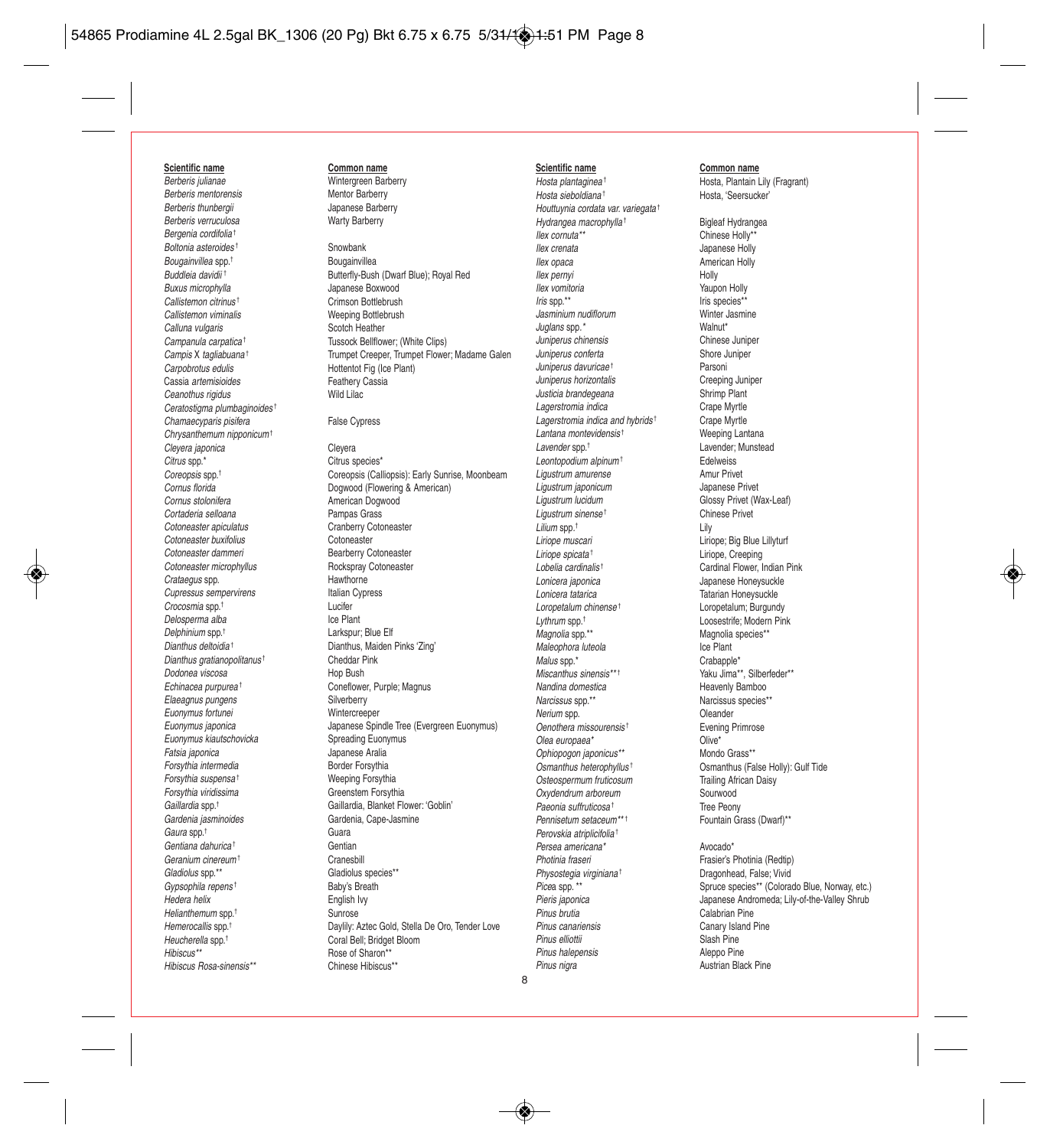**Scientific name**<br> **Pinus palustrus Common name**<br> **Common name**<br> **Common name** Pinus palustrus<br>Pinus radiata Pinus radiata<br>
Pinus strobus<br>
Pinus strobus Pinus sylvestris<br>Pinus taeda Pinus taeda<br>
Pinus thunbergiana<br>
Pinus thunbergiana<br>
Compared Bland Bland Bland Bland Bland Bland Bland Bland Bland Bland Bland Bland Bland Bland Bland Bland Bland Pinus virginiana<br>Pistacia spotachia di unita pistachia Pistachia Pistachia Pistachia Pistachia Pistachia Pistachia Pistachia P Pistacia spp.\*<br>
Pistachio\* Pittosporum mombifolium Cueensland Pittosporum Pittosporum rhombifolium<br>Pittosporum tobira Podocarpus macrophyllus and dependence Yew<br>Prunus Jaurocerasus Communisty Finalish Laurel Prunus laurocerasus<br>Prunus spp.\* Pseudotsuga menziesii<sup>\*\*</sup> Douglas Fir<sup>\*\*</sup><br>Pyracantha coccinea **Douglas Firms** Firethorn Scarlet Pyracantha coccinea Firethorn<br>Pyracantha fortuneana Firethorn Pyracantha fortuneana<br>
Pyracantha koidzumii **Firethorn**<br>
Firethorn Pyracantha koidzumii Pyrus spp.<br>
Pear spp. including Bradford<br>
Oak species<br>
Oak species Quercus shumardii † Oak, Shumard's Red Raphiolepsis indica<br>
Raphiolepsis umhellata i Sedda Hawthorne Raphiolepsis umbellata<sup>+</sup> Rhododendron spp.<sup>†</sup><br>Rosa banksiae Rudbeckia spp.† Black-Eyed Susan: Goldstrum Rumohra adiantiformis Santolina virens Saxifraga spp.<sup>†</sup> Saxifrage: Purple Dome Scabiosa spp.<sup>†</sup> Pincushion Flower Sedum album Stonecrop Spiraea bumalda<sup>†</sup> Spirea: Anthony Waterer Syzygium paniculatum and discussion bapanese Boxcherry<br>Japanese Yew Taxus cuspidata Taxus media<br>Taucrium spn t Teucrium spp.<sup>†</sup><br>Thalictrum dipterocarpum<sup>+</sup> Change Meadow Rue Thalictrum dipterocarpum<sup>†</sup> Meadow Rue<br>
Thuia occidentalis<br>
Meadow American Arborvitae Thuja occidentalis Trachelospermum asiatum Star Jasmine<br>Tsuga canadensis<br>Canada Hemlock Tsuga canadensis<br>Tulipa spp. Veronica spp.† Veronica, Speedwell Viburnum japonicum<br>Viburnum odoratissimum Japanese Viburnum Viburnum odoratissimum Viburnum plicatum viburnum plicatum viburnum blog viburnum viburnum viburnum viburnum viburnum viburnum viburn Viburnum rigidum Canary Island Viburnum<br>Viburnum iaponicum Canary Japanese Viburnum Viburnum japonicum Viburnum suspensum<sup>†</sup> Arrowwood Viburnum Viburnum tinus Laurustinus Viburnum trilobium Cranberry Bush Viburnum wrightii **Leatherleaf Viburnum**<br>Vinca maior Vinca major<br>Vinca minor Vitis spp. $*$ Weigela florida **Contract Contract Contract Contract Contract Contract Contract Contract Contract Contract Contract Contract Contract Contract Contract Contract Contract Contract Contract Contract Contract Contract Contrac** Yucca aloifolia Summan Spanish Bayonet<br>Yucca filamentosa Summan Summan Summan Summan Summan Summan Summan Summan Summan Summan Summan Summan Summan S

Eastern White Pine<br>Scotch Pine Japanese Black Pine<br>Virginia Pine Japanese Pittosporum<br>Japanese Yew Almond, Apricot, Nectarine, Peach, Plum, and Prune\*<br>Douglas Fir\*\* **Oak species** † Rhododendrons, Azaleas Lady Bank's Rose

Tulip species Dwarf Periwinkle<br>Grane\*

Yucca, Adam's Needle

\* Do not use on food-producing trees, vines, or plants.

\*\*Not for use on container-grown plants.

#### † Not for Use in California.

**Use Precautions - Container, Field-Grown, and Landscape Ornamental Plantings, and Christmas Tree Farms** 

- 1. Do not exceed a dosage of Quali-Pro Prodiamine 4L of 1.5 pounds active/acre (48 fl oz/acre) per year on any site.
- 2. Disturbing the herbicide barrier with cultural practices such as disking, harrowing, and deep raking can result in reduced weed control.

#### **CHEMIGATION INSTRUCTIONS - OVERHEAD SPRINKLER IRRIGA-TION APPLICATION**

- 1. Apply this product only through an overhead sprinkler irrigation system. Do not apply this product through any other type of irrigation system.
- 2. Crop injury, lack of effectiveness, or illegal pesticide residues in the crop can result in non-uniform distribution of treated water. If you have questions about calibration, contact State Extension Service specialists, equipment manufacturers, or other experts.
- 3. To avoid injury to foliage, make sure foliage is sufficiently wet before application or adequate irrigation is applied after application.
- 4. If sprinkler distribution patterns overlap excessively, injury to leatherleaf ferns and other ornamentals can result.
- 5. Do not connect an irrigation system (including greenhouse systems) used for pesticide application to public water systems unless pesticide label-prescribed safety devices for public water systems are in place.
- 6. If necessary, a person knowledgeable of the chemigation system and responsible for its operation, or someone under the supervision of the responsible person, shall shut the system down and make necessary adjustments.

#### **Operation Instruction**

- 1. The system must contain a functional check valve, vacuum-relief valve, and low-pressure drain appropriately located on the irrigation pipeline to prevent water source contamination from backflow.
- 2. The pesticide injection pipeline must contain a functional, automatic, quick-closing check valve to prevent the flow of fluid back toward the injection pump.
- 3. The pesticide injection pipeline must also contain a functional, normally closed, solenoid-operated valve located on the intake side of the injection pump and connected to the system interlock to prevent fluid from being withdrawn from the supply tank when the irrigation system is either automatically or manually shut down.
- 4. The system must contain functional interlocking controls to automatically shut off the pesticide injection pump when the water pump motor stops.
- 5. The irrigation line or water pump must include a functional pressure switch which will stop the water pump motor when the water pressure decreases to the point where pesticide distribution is adversely effected.
- 6. Systems must use a metering pump such as a positive displacement injection pump (e.g., diaphragm pump) effectively designed and constructed of materials that are compatible with pesticides and capable of being fitted with a system interlock.
- 7. Do not apply when wind speed favors drift beyond the area intended for treatment.
- 8. Prepare a mixture with a minimum of 20 parts of water and 1 part Quali-Pro Prodiamine 4L and inject this herbicide suspension mixture into the overhead system. Injecting a larger volume of a more dilute mixture per hour will usually provide more accurate calibration of metering equipment. Maintain sufficient agitation to keep the herbicide in suspension.
- 9. Before injecting Quali-Pro Prodiamine 4L into the system, run the irrigation system long enough to wet the foliage, then inject Quali-Pro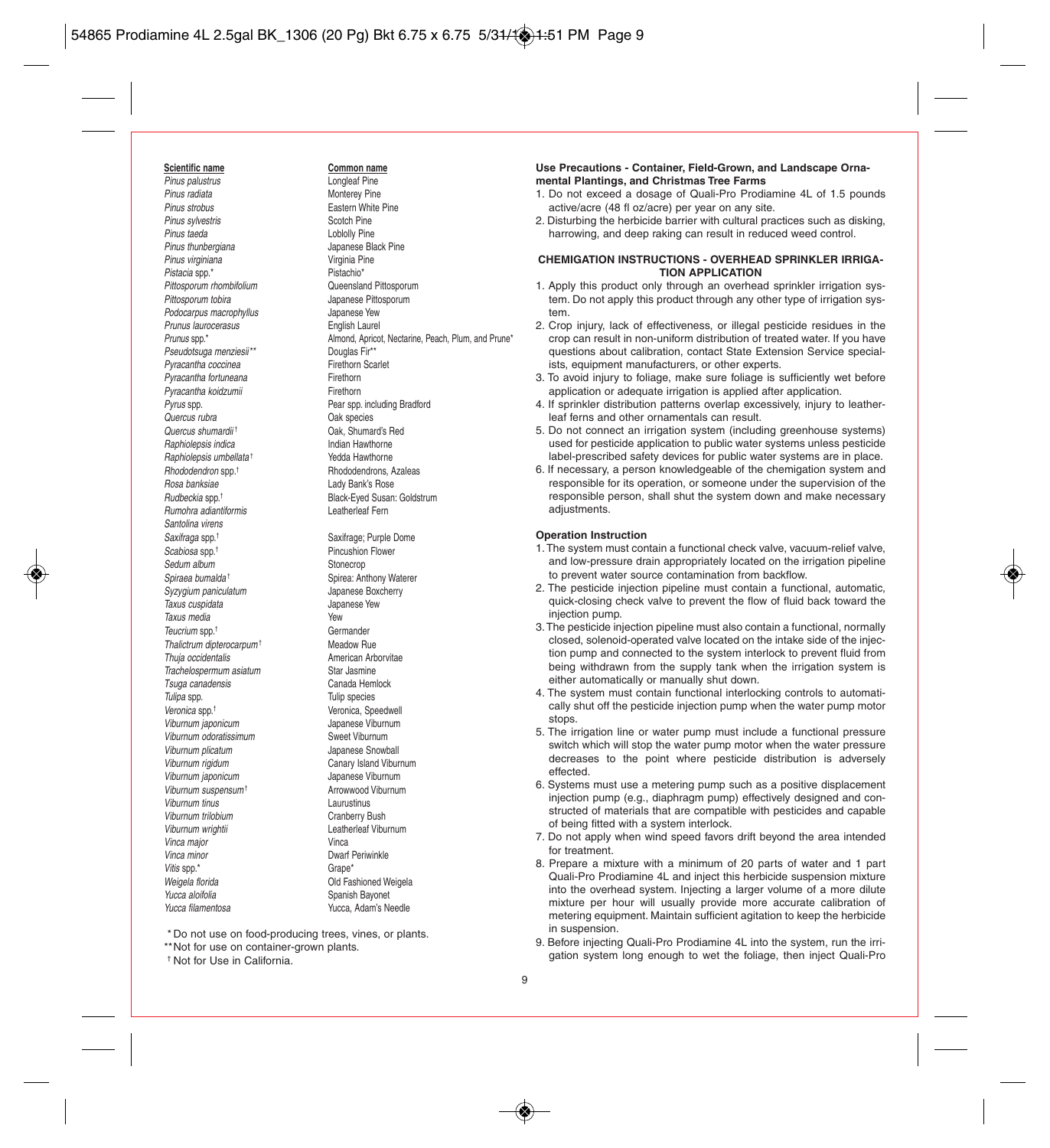Prodiamine 4L suspension mixture in the pesticide supply tank (see Number 8 above) in 1 inch of irrigation water. After the application is complete, continue the irrigation until all residues are washed off the foliage.

## **STORAGE AND DISPOSAL**

Do not contaminate water, food, or feed by storage or disposal.

**PESTICIDE STORAGE:** For minor spills, leaks, or other accidental contamination, follow all precautions indicated on this label and clean up immediately. Take special care to avoid contamination of equipment and facilities during clean up and disposal of wastes.

**PESTICIDE DISPOSAL:** Wastes resulting from the use of this product must be disposed of on site or at an approved waste disposal facility. **CONTAINER HANDLING:** 

**Nonrefillable Container (five gallons or less):** Nonrefillable container. Do not reuse or refill this container. Offer for recycling, if available. Clean container promptly after emptying. Triple rinse as follows: Empty the remaining contents into application equipment or a mix tank and drain for 10 seconds after the flow begins to drip. Fill the container 1/4 full with water and recap. Shake for 10 seconds. Pour rinsate into application equipment or a mix tank or store rinsate for later use or disposal. Drain for 10 seconds after the flow begins to drip. Repeat this procedure two more times. Then offer for recycling if available, or puncture and dispose of container in a sanitary landfill, or by incineration, or if allowed by state and local authorities, by burning. If burned, stay out of smoke.

#### **LIMITATION OF WARRANTY AND LIABILITY**

Read the entire directions for use, conditions of warranties and limitations of liability before using this product. If terms are not acceptable, return the unopened product container at once.

By using this product, user or buyer accepts the following **CONDITIONS**, **DISCLAIMER OF WARRANTIES,** and **LIMITATIONS OF LIABILITY**.

**CONDITIONS**: The directions for use of this product are believed to be adequate and must be followed carefully. However, it is impossible to eliminate all risks associated with the use of this product. Crop injury, ineffectiveness or other unintended consequences can result because of such factors as weather conditions, presence of other materials, or the manner of use or application, all of which are beyond the control of Makhteshim Agan of North America, Inc. All such risks shall be assumed by the user or buyer.

**DISCLAIMER OF WARRANTIES**: To the extent consistent with applicable law, Makhteshim Agan of North America, Inc. makes no other warranties, express or implied, of merchantability or of fitness for a particular purpose or otherwise, that extend beyond the statements made on this label. No agent of Makhteshim Agan of North America, Inc. is authorized to make any warranties beyond those contained herein or to modify the warranties contained herein. To the extent consistent with applicable law, Makhteshim Agan of North America, Inc. disclaims any liability whatsoever for special, incidental or consequential damages resulting from the use or handling of this product.

**LIMITATIONS OF LIABILITY**: To the extent consistent with applicable law, the exclusive remedy of the user or buyer for any and all losses, injuries or damages resulting from the use or handling of this product, whether in contract, warranty, tort, negligence, strict liability or otherwise, shall not exceed the purchase price paid or at Makhteshim Agan of North America, Inc.'s election, the replacement of product.

Quali-Pro and MANA Parallel are registered trademarks of Makhteshim

Agan of North America, Inc.

Galigan and Glyphogan are registered trademarks of Agan Chemical Manufacturers, Ltd.

Princep and the Syngenta logo are registered trademarks of a Syngenta Group Company.<br>Finale is a registered trademark of Bayer AG.